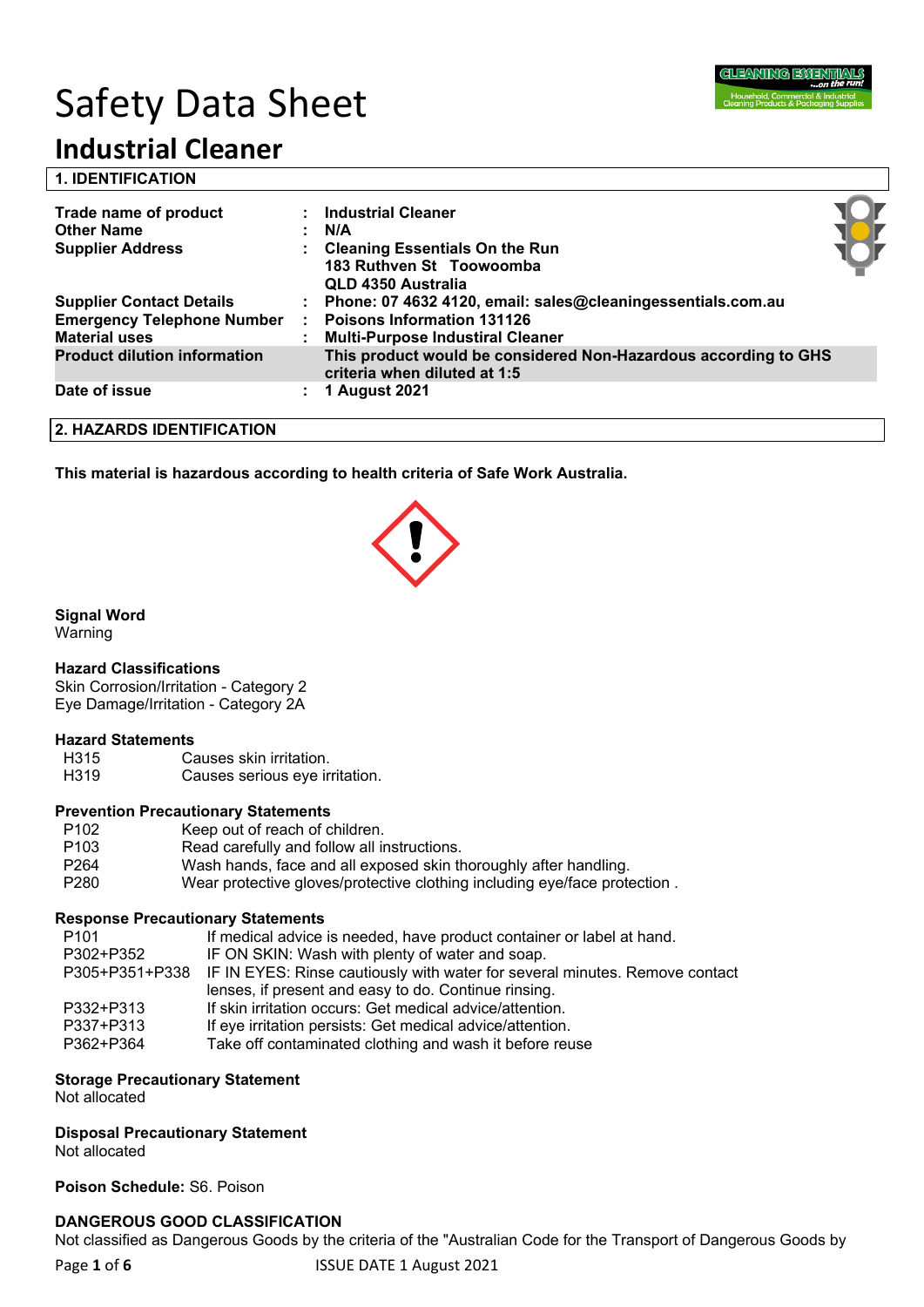Road & Rail" and the "New Zealand NZS5433: Transport of Dangerous Goods on Land".

#### **3. COMPOSITION INFORMATION**

| <b>CHEMICAL ENTITY</b>                                                               | CAS NO                | <b>PROPORTION</b>                       |
|--------------------------------------------------------------------------------------|-----------------------|-----------------------------------------|
| Sodium hydroxide<br>Ethanol, 2-butoxy-<br>Ingredients determined to be Non-Hazardous | 1310-73-2<br>111-76-2 | $1\%$<br>$10 - 30 \%$<br><b>Balance</b> |
|                                                                                      |                       | 100%                                    |

#### **4. FIRST AID MEASURES**

If poisoning occurs, contact a doctor or Poisons Information Centre (Phone Australia 131 126, New Zealand 0800 764 766).

**Inhalation:** Remove victim from exposure - avoid becoming a casualty. Remove contaminated clothing and loosen remaining clothing. Allow patient to assume most comfortable position and keep warm. Keep at rest until fully recovered. Seek medical advice if effects persist.

**Skin Contact:** If skin or hair contact occurs, immediately remove contaminated clothing and flush skin and hair with running water. Continue flushing with water until advised to stop by the Poisons Information Centre or a Doctor; or for 15 minutes and transport to Doctor or Hospital.

**Eye contact:** If in eyes, hold eyelids apart and flush the eyes continuously with running water. Continue flushing until advised to stop by the Poisons Information Centre or a Doctor; or for at least 15 minutes and transport to Doctor or Hospital.

**Ingestion:** Rinse mouth with water. If swallowed, do NOT induce vomiting. Give a glass of water to drink. Never give anything by the mouth to an unconscious patient. If vomiting occurs give further water. Seek medical advice.

**PPE for First Aiders:** Wear gloves, safety glasses. Available information suggests that gloves made from should be suitable for intermittent contact. However, due to variations in glove construction and local conditions, the user should make a final assessment. Always wash hands before smoking, eating, drinking or using the toilet. Wash contaminated clothing and other protective equipment before storing or re-using.

**Notes to physician:** Treat symptomatically.

#### **5. FIRE FIGHTING MEASURES**

**Hazchem Code:** Not applicable.

**Suitable extinguishing media:** If material is involved in a fire use water fog (or if unavailable fine water spray), alcohol resistant foam, standard foam, dry agent (carbon dioxide, dry chemical powder).

**Specific hazards:** Non-combustible material.

**Fire fighting further advice:** Not applicable.

#### **6. ACCIDENTAL RELEASE MEASURES**

#### **SMALL SPILLS**

Wear protective equipment to prevent skin and eye contamination. Avoid inhalation of vapours or dust. Wipe up with absorbent (clean rag or paper towels). Collect and seal in properly labelled containers or drums for disposal.

#### **LARGE SPILLS**

Clear area of all unprotected personnel. Slippery when spilt. Avoid accidents, clean up immediately. Wear protective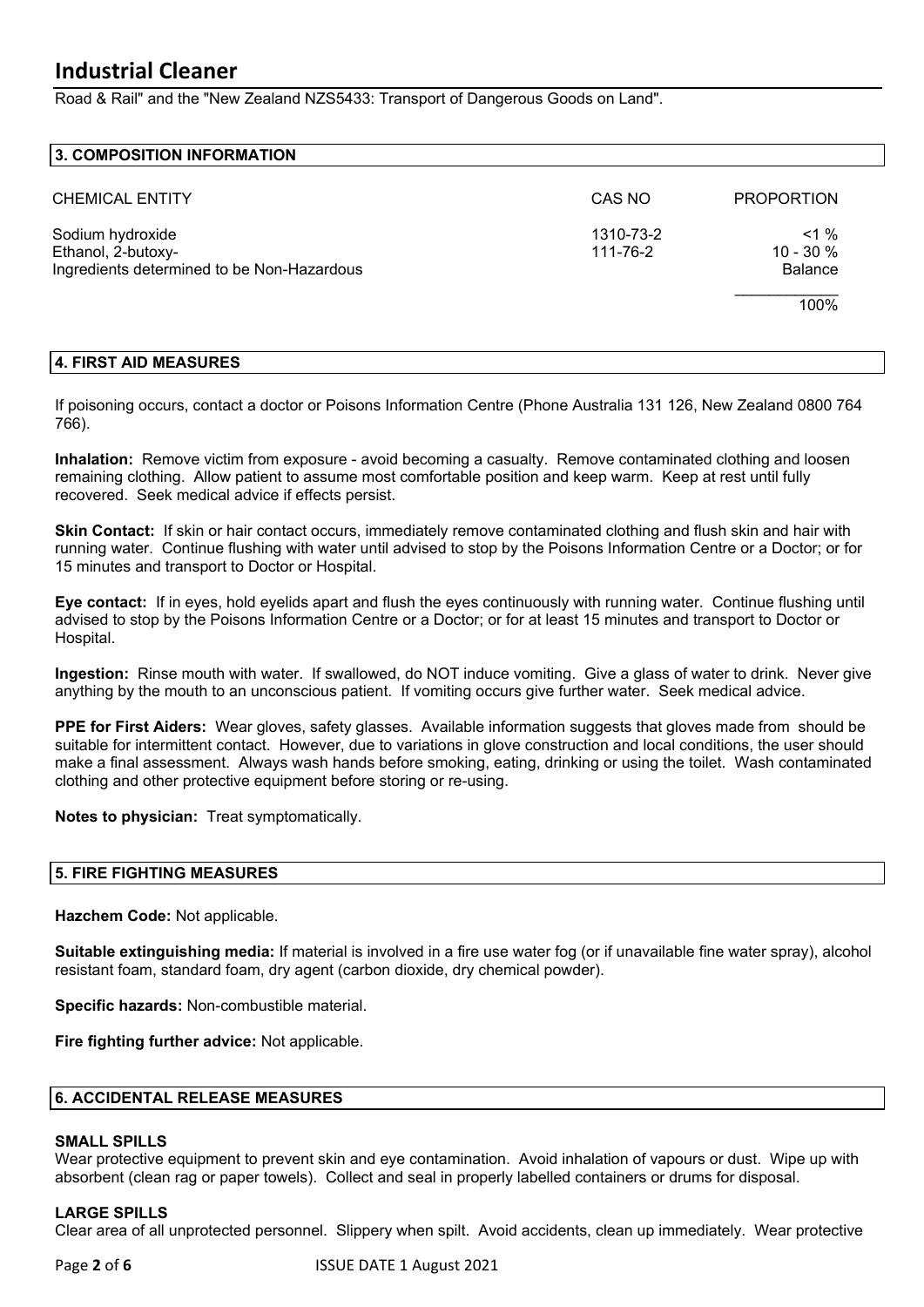equipment to prevent skin and eye contamination and the inhalation of vapours. Work up wind or increase ventilation. Contain - prevent run off into drains and waterways. Use absorbent (soil, sand or other inert material). Collect and seal in properly labelled containers or drums for disposal. If contamination of crops, sewers or waterways has occurred advise local emergency services.

#### **Dangerous Goods - Initial Emergency Response Guide No:** Not applicable

#### **7. HANDLING AND STORAGE**

**Handling:** Avoid eye contact and skin contact. Avoid inhalation of vapour, mist or aerosols.

**Storage:** Store in a cool, dry, well-ventilated place and out of direct sunlight. Store away from foodstuffs. Store away from incompatible materials described in Section 10. Store away from sources of heat and/or ignition. Keep container standing upright. Keep containers closed when not in use - check regularly for leaks.

This material is a Scheduled Poison Schedule 6 (Poison) and must be stored, maintained and used in accordance with the relevant regulations.

#### **8. EXPOSURE CONTROLS / PERSONAL PROTECTION**

#### **National occupational exposure limits:**

|                  |                | TWA                  |                          | STEL           |    |
|------------------|----------------|----------------------|--------------------------|----------------|----|
|                  | ppm            | mq/m3                | ppm                      | mg/m3          |    |
| 2-Butoxyethanol  | 20             | 96.9                 | 50                       | 242            | Sk |
| Sodium hydroxide | $\blacksquare$ | 2 Peak<br>limitation | $\overline{\phantom{0}}$ | $\blacksquare$ | -  |

As published by Safe Work Australia.

TWA - The time-weighted average airborne concentration over an eight-hour working day, for a five-day working week over an entire working life.

STEL (Short Term Exposure Limit) - the average airborne concentration over a 15 minute period which should not be exceeded at any time during a normal eight-hour workday.

'Sk' Notice - absorption through the skin may be a significant source of exposure. The exposure standard is invalidated if such contact should occur.

These Exposure Standards are guides to be used in the control of occupational health hazards. All atmospheric contamination should be kept to as low a level as is workable. These exposure standards should not be used as fine dividing lines between safe and dangerous concentrations of chemicals. They are not a measure of relative toxicity.

If the directions for use on the product label are followed, exposure of individuals using the product should not exceed the above standard. The standard was created for workers who are routinely, potentially exposed during product manufacture.

**Biological Limit Values:** As per the "National Model Regulations for the Control of Workplace Hazardous Substances (Safe Work Australia)" the ingredients in this material do not have a Biological Limit Allocated.

**Engineering Measures:** Ensure ventilation is adequate to maintain air concentrations below Exposure Standards. Use only in well ventilated areas. Use with local exhaust ventilation or while wearing appropriate respirator.

**Personal Protection Equipment:** GLOVES, SAFETY GLASSES.

Personal protective equipment (PPE) must be suitable for the nature of the work and any hazard associated with the work as identified by the risk assessment conducted.

Wear gloves, safety glasses. Available information suggests that gloves made from should be suitable for intermittent contact. However, due to variations in glove construction and local conditions, the user should make a final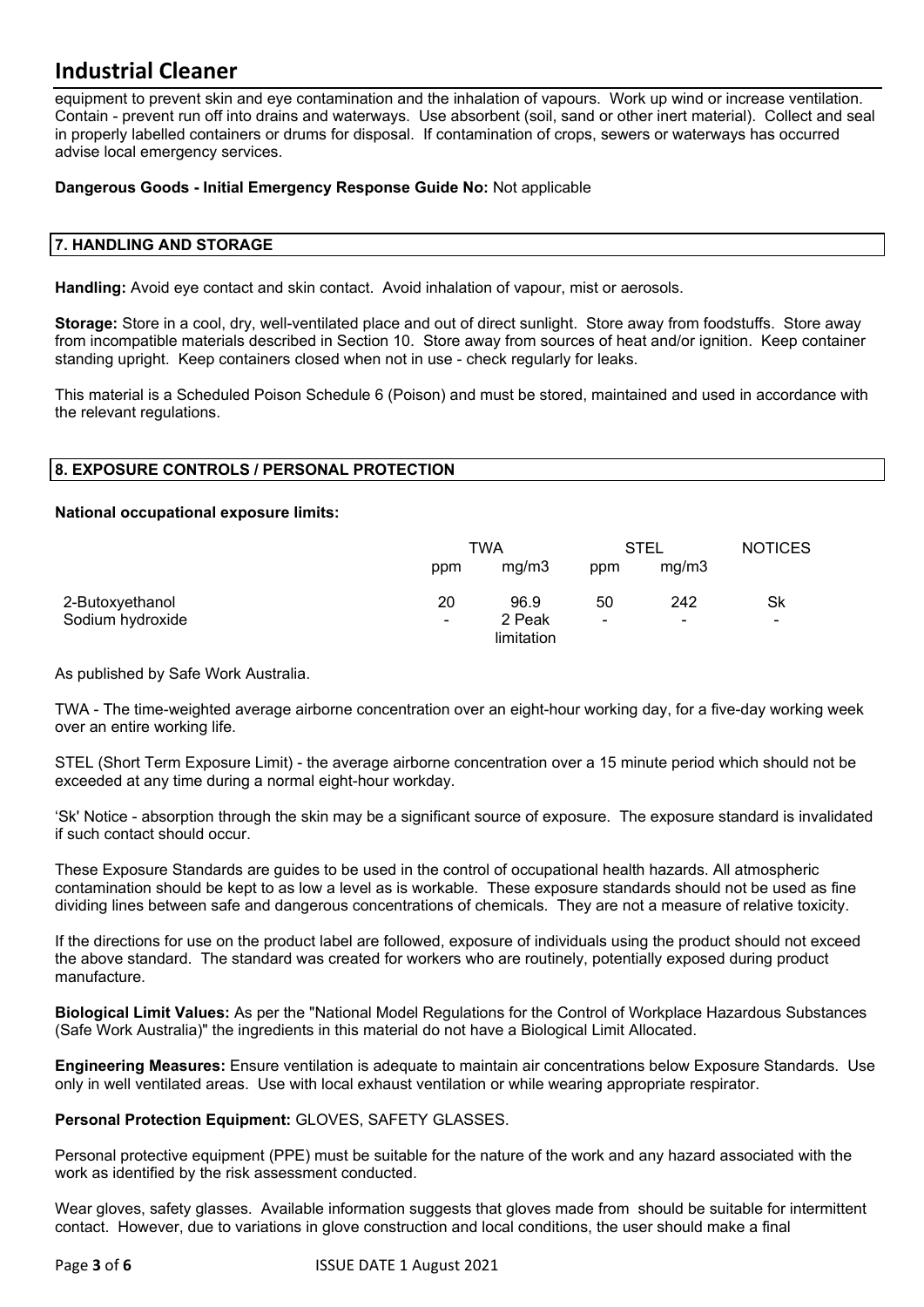assessment. Always wash hands before smoking, eating, drinking or using the toilet. Wash contaminated clothing and other protective equipment before storing or re-using.

**Hygiene measures:** Keep away from food, drink and animal feeding stuffs. When using do not eat, drink or smoke. Wash hands prior to eating, drinking or smoking. Avoid contact with clothing. Avoid eye contact and skin contact. Avoid inhalation of vapour, mist or aerosols. Ensure that eyewash stations and safety showers are close to the workstation location.

#### **9. PHYSICAL AND CHEMICAL PROPERTIES**

| Form:   | Liquid  |
|---------|---------|
| Colour: | Red     |
| Odour:  | Solvent |

**Specific Gravity:** 1.00 - 1.02 **Boiling Point/Range (°C):** 100 (Approx) **pH:** 12 - 13.5

**Solubility:** Completely soluble in water

(Typical values only - consult specification sheet)  $N Av = Not available, N App = Not applicable$ 

#### **10. STABILITY AND REACTIVITY**

**Chemical stability:** This material is thermally stable when stored and used as directed.

**Conditions to avoid:** Elevated temperatures and sources of ignition.

**Incompatible materials:** Oxidising agents.

**Hazardous decomposition products:** Oxides of carbon and nitrogen, smoke and other toxic fumes.

**Hazardous reactions:** No known hazardous reactions.

#### **11. TOXICOLOGICAL INFORMATION**

No adverse health effects expected if the product is handled in accordance with this Safety Data Sheet and the product label. Symptoms or effects that may arise if the product is mishandled and overexposure occurs are:

#### **Acute Effects**

**Inhalation:** Material may be an irritant to mucous membranes and respiratory tract.

**Skin contact:** Contact with skin will result in irritation.

**Ingestion:** Swallowing can result in nausea, vomiting and irritation of the gastrointestinal tract.

**Eye contact:** An eye irritant.

#### **Acute toxicity**

**Inhalation:** This material has been classified as not hazardous for acute inhalation exposure. Acute toxicity estimate (based on ingredients):  $LC_{50}$  > 20.0 mg/L for vapours or  $LC_{50}$  > 5.0 mg/L for dust and mist.

**Skin contact:** This material has been classified as not hazardous for acute dermal exposure. Acute toxicity estimate (based on ingredients):  $LD_{50}$  > 2,000 mg/Kg bw

**Ingestion:** This material has been classified as not hazardous for acute ingestion exposure. Acute toxicity estimate (based on ingredients):  $LD_{50}$  > 2,000 mg/Kg bw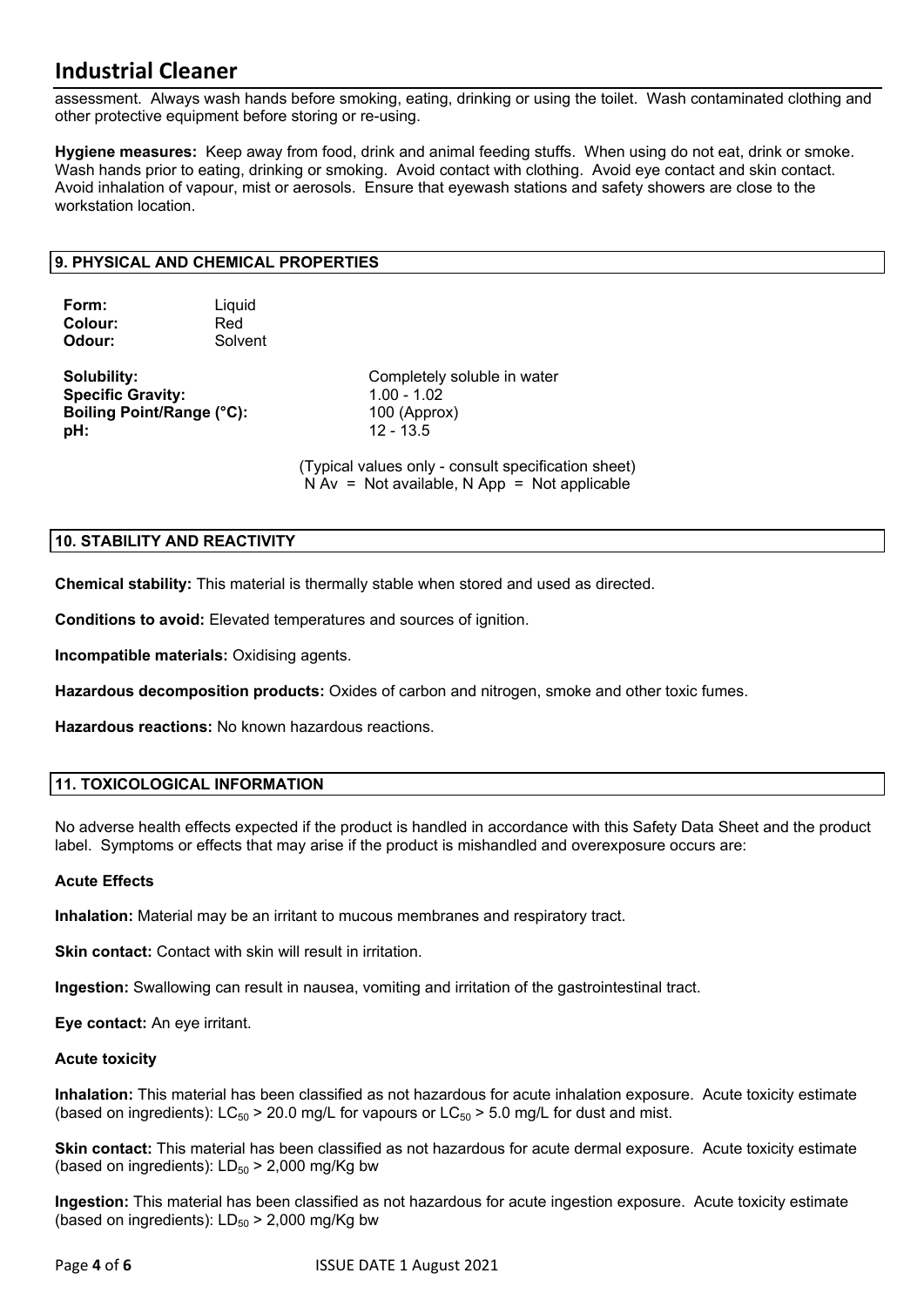**Corrosion/Irritancy:** Eye: this material has been classified as a Category 2A Hazard (reversible effects to eyes). Skin: this material has been classified as a Category 2 Hazard (reversible effects to skin).

**Sensitisation:** Inhalation: this material has been classified as not a respiratory sensitiser. Skin: this material has been classified as not a skin sensitiser.

**Aspiration hazard:** This material has been classified as not an aspiration hazard.

**Specific target organ toxicity (single exposure):** This material has been classified as not a specific hazard to target organs by a single exposure.

#### **Chronic Toxicity**

**Mutagenicity:** This material has been classified as not a mutagen.

**Carcinogenicity:** This material has been classified as not a carcinogen.

**Reproductive toxicity (including via lactation):** This material has been classified as not a reproductive toxicant.

**Specific target organ toxicity (repeat exposure):** This material has been classified as not a specific hazard to target organs by repeat exposure.

#### **12. ECOLOGICAL INFORMATION**

Avoid contaminating waterways.

**Acute aquatic hazard:** This material has been classified as not hazardous for acute aquatic exposure. Acute toxicity estimate (based on ingredients): > 100 mg/L

**Long-term aquatic hazard:** This material has been classified as not hazardous for chronic aquatic exposure. Nonrapidly or rapidly degradable substance for which there are adequate chronic toxicity data available OR in the absence of chronic toxicity data, Acute toxicity estimate (based on ingredients): >100 mg/L, where the substance is not rapidly degradable and/or BCF < 500 and/or log  $K_{ow}$  < 4.

**Ecotoxicity:** No information available.

**Persistence and degradability:** No information available.

**Bioaccumulative potential:** No information available.

**Mobility:** No information available.

#### **13. DISPOSAL CONSIDERATIONS**

Persons conducting disposal, recycling or reclamation activities should ensure that appropriate personal protection equipment is used, see "Section 8. Exposure Controls and Personal Protection" of this SDS.

If possible material and its container should be recycled. If material or container cannot be recycled, dispose in accordance with local, regional, national and international Regulations.

#### **14. TRANSPORT INFORMATION**

#### **ROAD AND RAIL TRANSPORT**

Not classified as Dangerous Goods by the criteria of the "Australian Code for the Transport of Dangerous Goods by Road & Rail" and the "New Zealand NZS5433: Transport of Dangerous Goods on Land".

#### **MARINE TRANSPORT**

Not classified as Dangerous Goods by the criteria of the International Maritime Dangerous Goods Code (IMDG Code) for transport by sea.